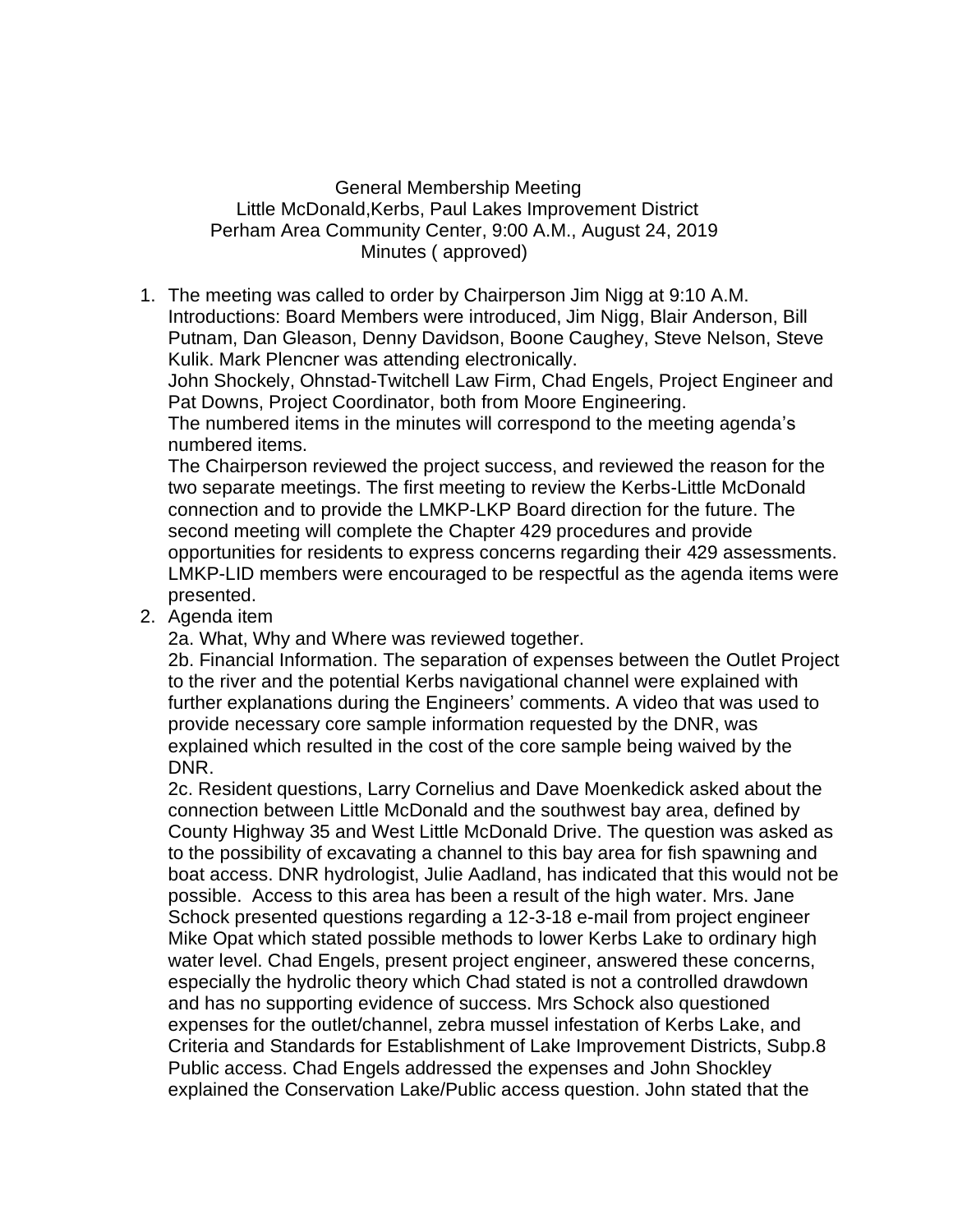entire statutes had to be reviewed to understand the intent. If there are any Conservation Lake issues the DNR will not issue a permit so that piece would be decided by the DNR during the permitting process. Kerbs Lake was listed as infested with zebra mussel viligers in 2017 and has been designated as infested by the DNR. Mrs Schock expressed interest in an addendum to the Board proposal.

2-d.Engineers' Comments. Chad Engels spoke to the difference between an outlet and navigational channel and explained the cost billing associated with this. He explained the topo survey of the sandbar, licensed land survey needed for ownership and necessary easements, condition drawings, preliminary channel design and permit investigation. Chad indicated that an open channel is the least expensive option.

3. Board action: Revised Motion. A motion to amend the Board's motion of the August 7 Board meeting was made by Blair A. with a second from Steve N. The amending motion would remove the words: venting outlet/navigable channel to navigational channel. The revised motion would now read: Be it resolved that the Little McDonald, Kerbs and Paul Lakes Improvement Disstrict approves the construction of a navigational channel between Little McDonald and Kerbs Lakes contingent upon outside funding and that the Board is authorized to spend more than \$5,000 for plans and permits to have the project shovel-ready by the start of the MN Legislative session.

Be it further resolved that the Little McDonald, Kerbs and Paul Lake Improvement District request an additional \$1,075,000. million to cover extra venting construction costs and \$300,000 to fund construction of the venting navigational channel for a total funding request of \$1.375 million for the state. Motion passed 9-0.

- 4. Membership vote on Proposal. Mrs. Jane Schock proposed a motion to amend the proposal so the \$300,000 and \$1,075,000. million be voted on as separate proposals. Dana Sande provided the second. Members voted. 42 members voting yes for the split or amended proposal and 123 voting no. Dave Dunning made a motion to approve the Board recommended proposal, Al Bierdeman providing the second. LMKP-LID membership voted 144, yes, in favor and 27 voted, no, opposed. Board recommended proposal passed by membership.
- 5. There was not a Legislative update.
- 6. Announcements: East Ottertail Soil and Water Conservation District provided information on shoreline restoration with plants etc. The LMKP-LID webpage has information on Shoreline restoration permits from Land and Resource. Since pumps were started on August 1, 2019, 214 million gallons of water have been pumped.
- 7. The meeting was adjourned at 10:56 A.M.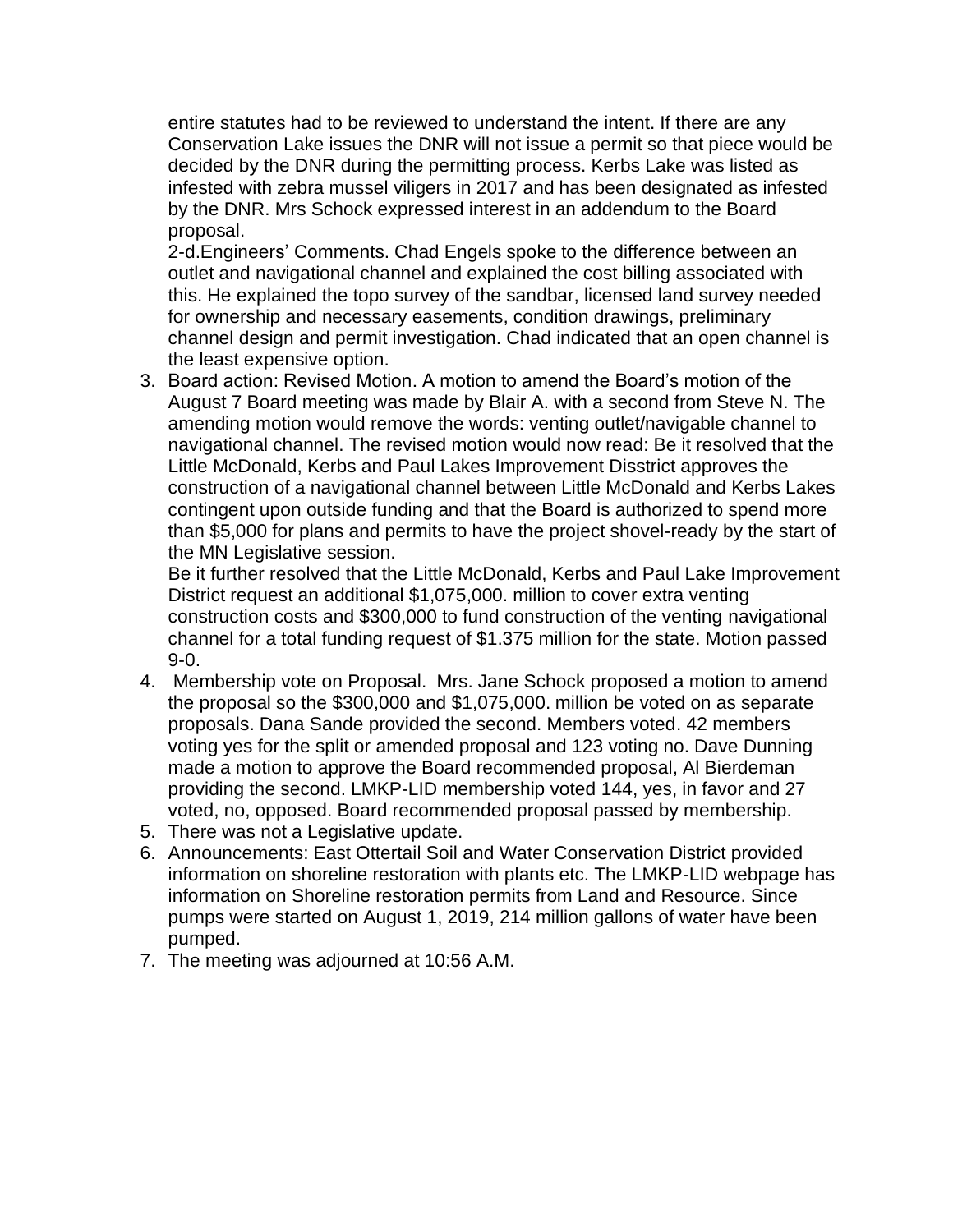General Membership Meeting Little McDonald, Kerbs, Paul Lake Improvement District Perham Area Community Center, 9:00 A.M., August 24, 2019

#### Agenda

Call to Order:

1. Introductions: Board Members, Jim Nigg, Blair Anderson, Bill Putnam, Dan Gleason, Denny Davidson, Boone Caughey, Steve Nelson, Steve Kulik, Mark Plencner

 Consultants: John Shockley, Ohnstead-Twichell Law Firm, Chad Engels, Project Engineer and Pat Downs, Project Coordinator, Moore Engineering

- 2. Handout Items: Outlet Project Update
	- a. What, Why, Where (page 2)
	- b. Financial Information
	- c. Resident's Questions
	- d. Engineer's Comments
- 3. Board action: Revised Proposed Motion
- 4. Membership vote on Proposal (page 4)
- 5. Legislative Update
- 6. Announcements
- 7. Adjourn

----------------------------------------------------------------------------------------

**What**: When the LMKP venting system was designed, the objective of the system as stated in the Minnesota State grant application was to drawdown water all on three lakes to their Ordinary High Water (OHW) marks. The ability to drawdown water was accomplished on Little McDonald Lake through the installation of the underground outlet pipe and pump station. It was accomplished on Paul Lake through a series of culverts. However, no outlet has been provided for Kerbs Lake. The sandbar between Kerbs and Little McDonald is 6 inches higher than both lakes' OHW. In order to expedite the water drawdown on Kerbs, an enhanced outlet/connection needs to be provided.

**Why**: When our LID applied for State funding, we promised to return Little McDonald, Kerbs, Paul, and Devils Lakes to their respective OHW elevations in return for \$10 million. The same funding grant also states that "*Kerbs Lake and Paul Lake are already connected to Little McDonald Lake and their connections would be enhanced as needed."* Every lake except Kerbs has received an enhanced connection.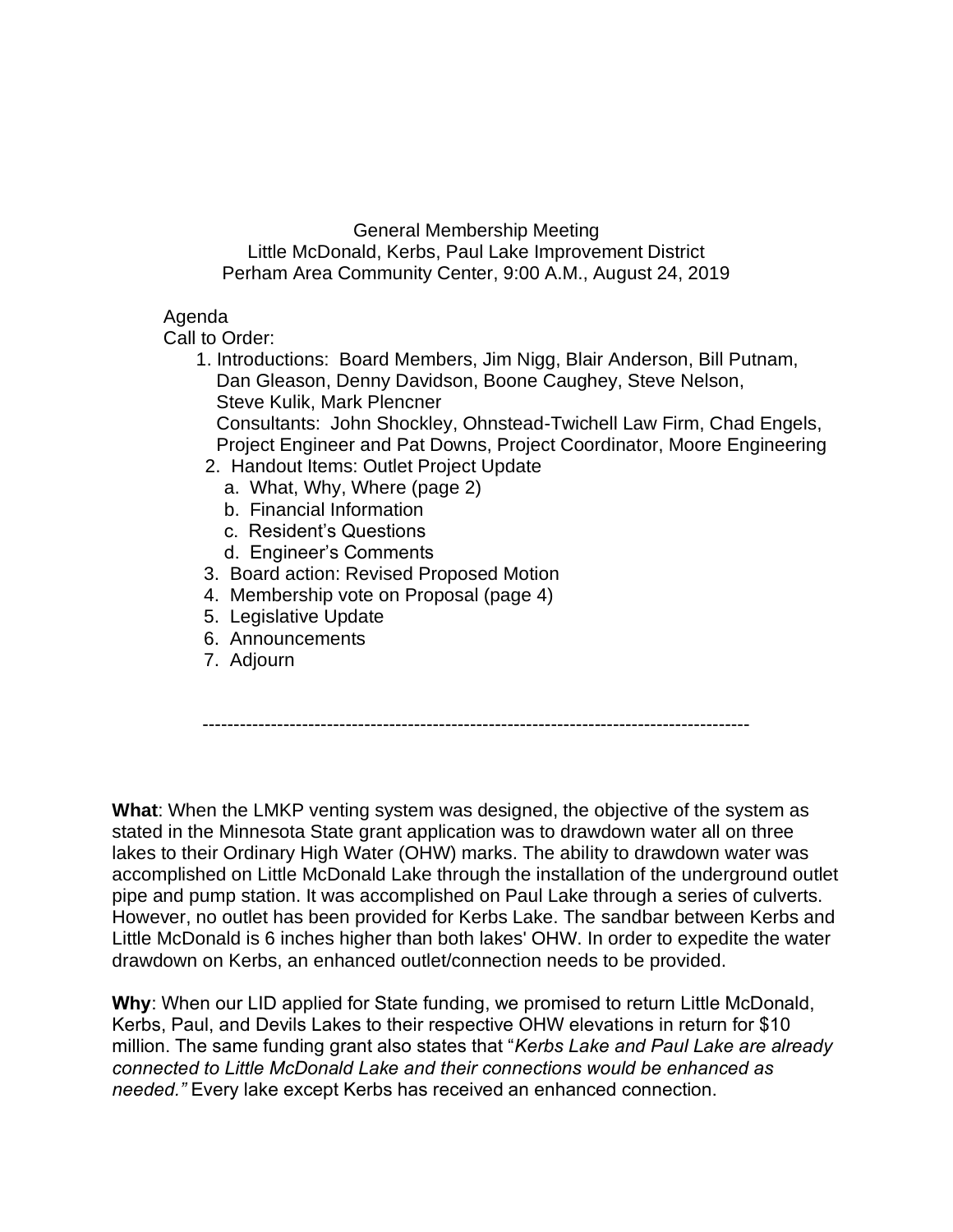**Where**: In order to determine where to place the enhanced connection between Kerbs and Little McDonald Lakes, the LID board consulted with our engineering and legal teams. One of the plat maps for the area, the Hillview Estates Plat, indicates a dedicated drainage easement. In order to determine exactly where the drainage easement is, the Board had the property along the sandbar surveyed. The survey revealed that the drainage easement is a 67' wide piece of property, and that the warranty deed for this property is still held by the original land developer, Norm Meyer. Per Otter Tail County, no taxes have ever been assessed or paid on this piece of property because the County considers this land drainage. The Meyer family and Mark Raby, the property owner to the east of the drainage area, have both indicated that they will work with the LID to facilitate the construction of an enhanced outlet/navigation channel.

**DNR**: The LID and our engineers have been working with the DNR and other County entities to determine if a navigation channel is possible, since it would also serve as an enhanced outlet.

**Engineering**: The engineering team has been asked to give options and estimates of the cost for an enhanced outlet/connection.

| <b>Expenses to date:</b><br>channel | enhanced connection for Kerbs                       | navigation |
|-------------------------------------|-----------------------------------------------------|------------|
|                                     | (required by the State funding grant)               |            |
| Cross-sectional survey              | \$1222.50                                           | \$0        |
| Land survey & description           | \$7134.05                                           | \$0        |
| Professional Core sample            | $$0$ (waived by the DNR)                            | \$0        |
| Engineering                         | \$9350 (preliminary work with design, DNR,& County) | \$0        |

#### **Question Submitted:**

People on Kerbs purchased their properties on a lake without public access. Why should these residents expect to get to a public access and why should the LID pay for it?

#### **Answer:**

• Residents from Kerbs could reach the public access on Little McDonald Lake through a natural channel for the last 23 years and numerous residents from Kerbs

and Little McDonald have used this channel. Keeping a channel open provides a

means for the public to still use Kerbs Lake without installing an actual public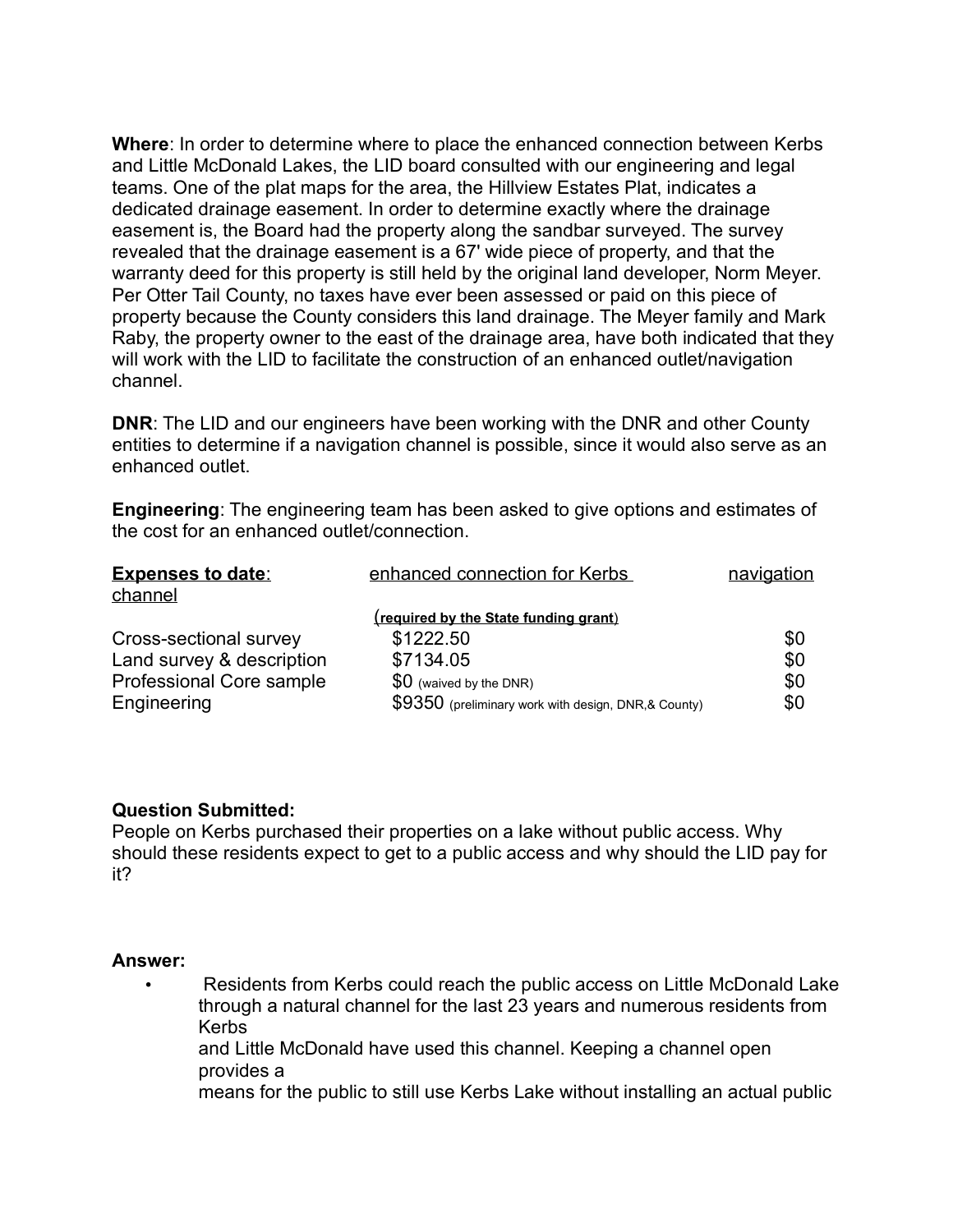access on Kerbs.

- Water actually started flowing through this channel in the 70's, allowing watercraft to move between Little McDonald and Kerbs Lakes.
- When Norm Meyer developed Hillview Estates, he told every person who bought property from him that they would always have access to Little McDonald Lake through the 67' strip of land he owned. He refused to sell this 67' piece of property to anyone, even though people tried to buy it. Water has flowed through this channel for years and as the water level increased so did the size of the channel.
- Before the LID was formed in 2002, residents on Kerbs were vocal about keeping their access to Little McDonald Lake. At the time of the LID's formation, Kerbs was included in the LID because Little McDonald and Kerbs were connected and thus treated as one lake. The Kerbs residents supported the 2014-2015 funding effort to request money from the State because they wanted to create a positive solution for everyone, especially those who were in danger of losing their homes. During this entire time (2001-2019), conversations were held with the LID board about the importance of keeping the channel open. The LID boards promised the Kerbs residents that they would "get to it".
- The venting system has provided a positive benefit to the residents of Little McDonald, Paul, and Kerbs Lakes, but a portion of the project needs to be completed for Kerbs Lake. The anticipated benefits to Kerbs Lake includes an enhanced connection to Little McDonald Lake as required by the State Funding grant. This connection has yet to be constructed.
- A combined enhanced outlet/navigation channel is the least expensive and most maintainable solution for providing a controlled venting outlet to Kerbs Lake.
- \* State funding grant application:
	- "*The objective of the project is to return the water levels on all impacted lakes to their OHW elevations."*
	- "*Kerbs Lake and Paul Lake are already connected to Little McDonald Lake and their connections would be enhanced as needed."*

### **Proposed Motion:**

Be it resolved that Little McDonald, Kerbs and Paul Lake Improvement District approves the construction of a navigation channel between Little McDonald and Kerbs Lakes contingent upon outside funding and that the Board is authorized to spend more than \$5000 for plans and permits to have the project shovel-ready by the start of the MN Legislative session.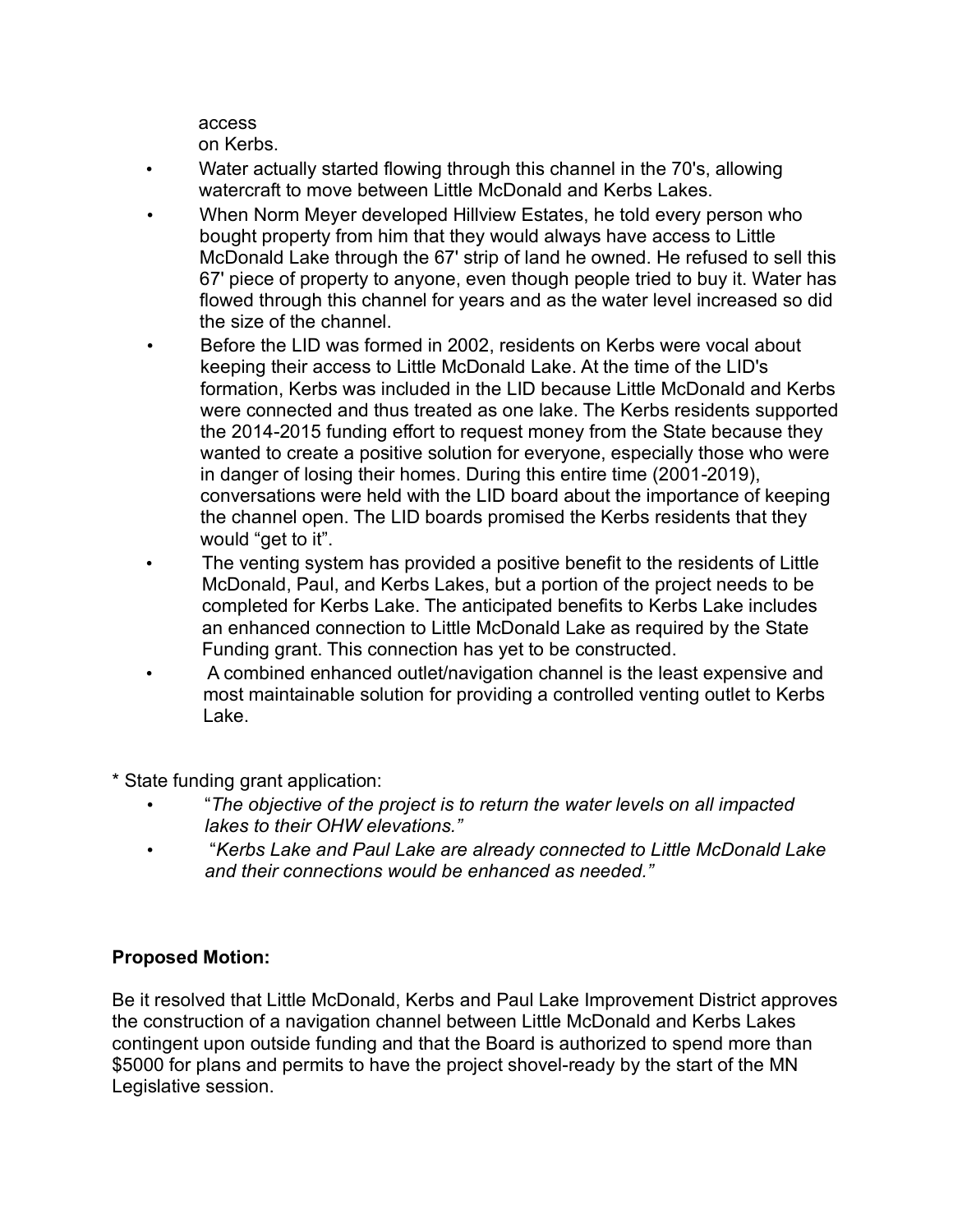Be it further resolved that the Little McDonald, Kerbs and Paul Lake Improvement District request an additional \$1.075 million to cover extra venting construction costs and \$300,000 to fund construction of the navagation channel for a total funding request of \$1.375 million from the State.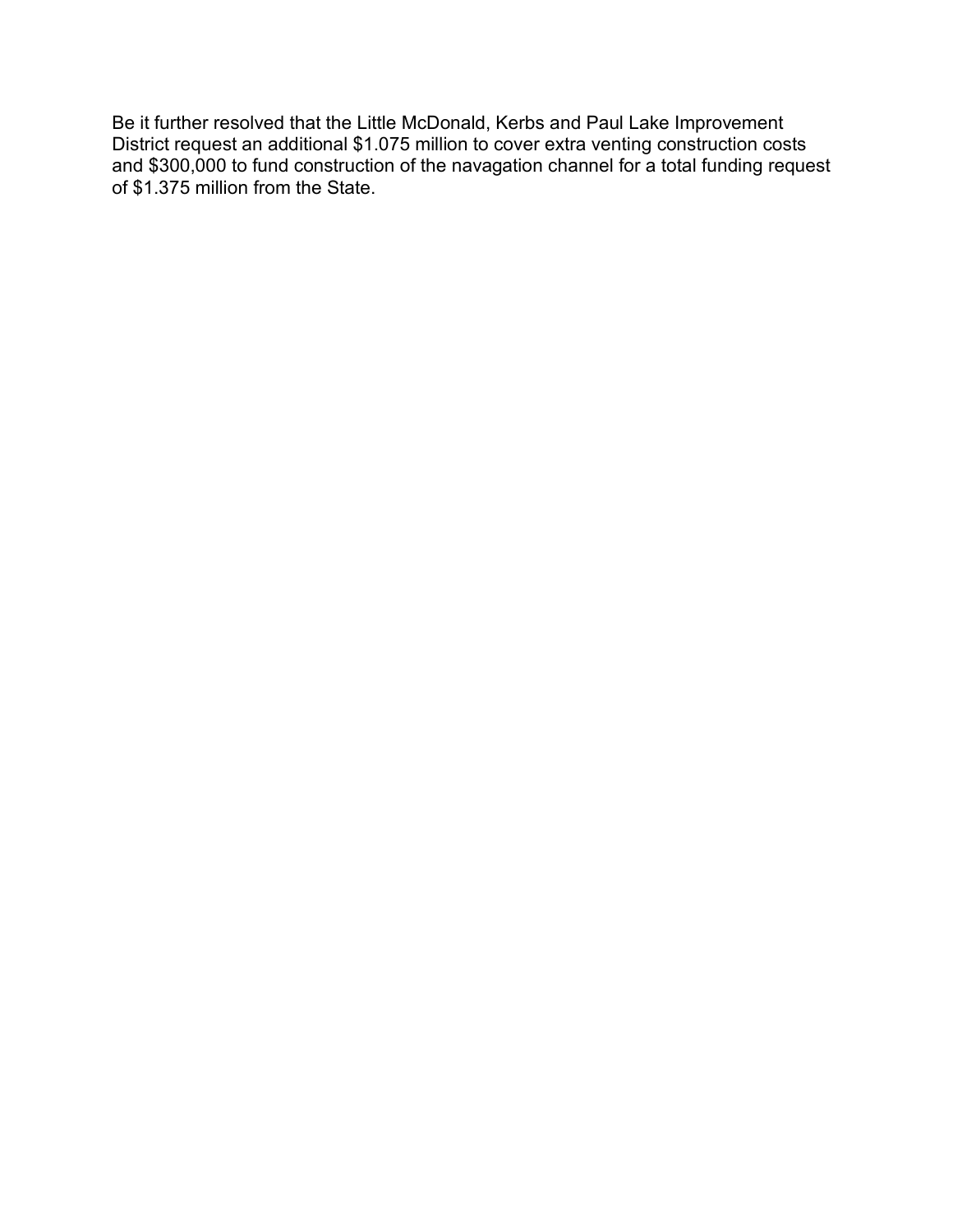# **Historic Kerbs** Lake

**Channel** 

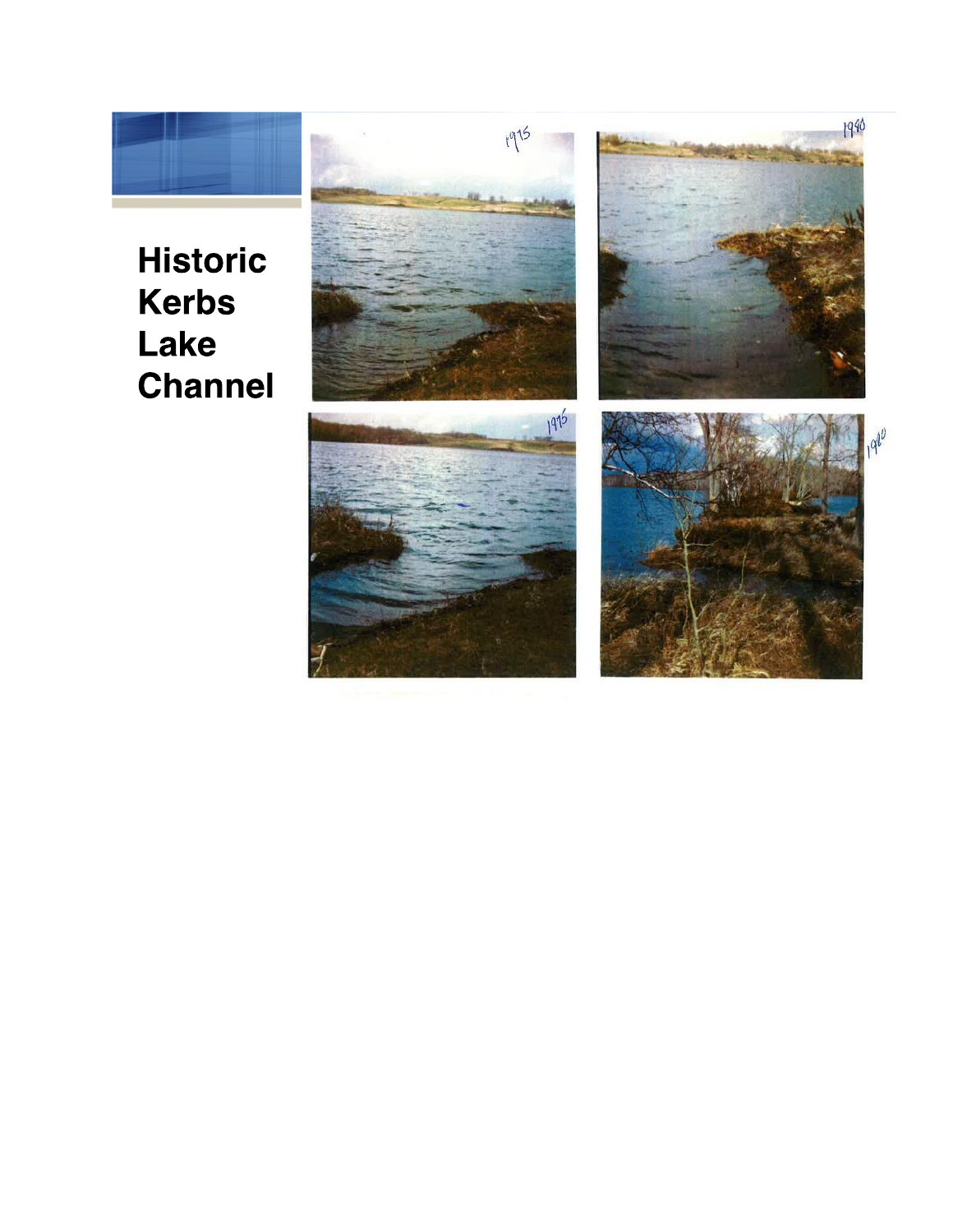# Engineer's Comments

- Preliminary Engineering Completed (Enhanced Connection)
	- Topo survey of sandbar
	- Licensed Land Survey (Ownership/Easements)
	- Existing condition drawings
	- Preliminary channel design (excavation quantity)
	- Preliminary permit investigation
- Open channel is the least expensive option
	- Permit feasibility is the first step in determining ultimate design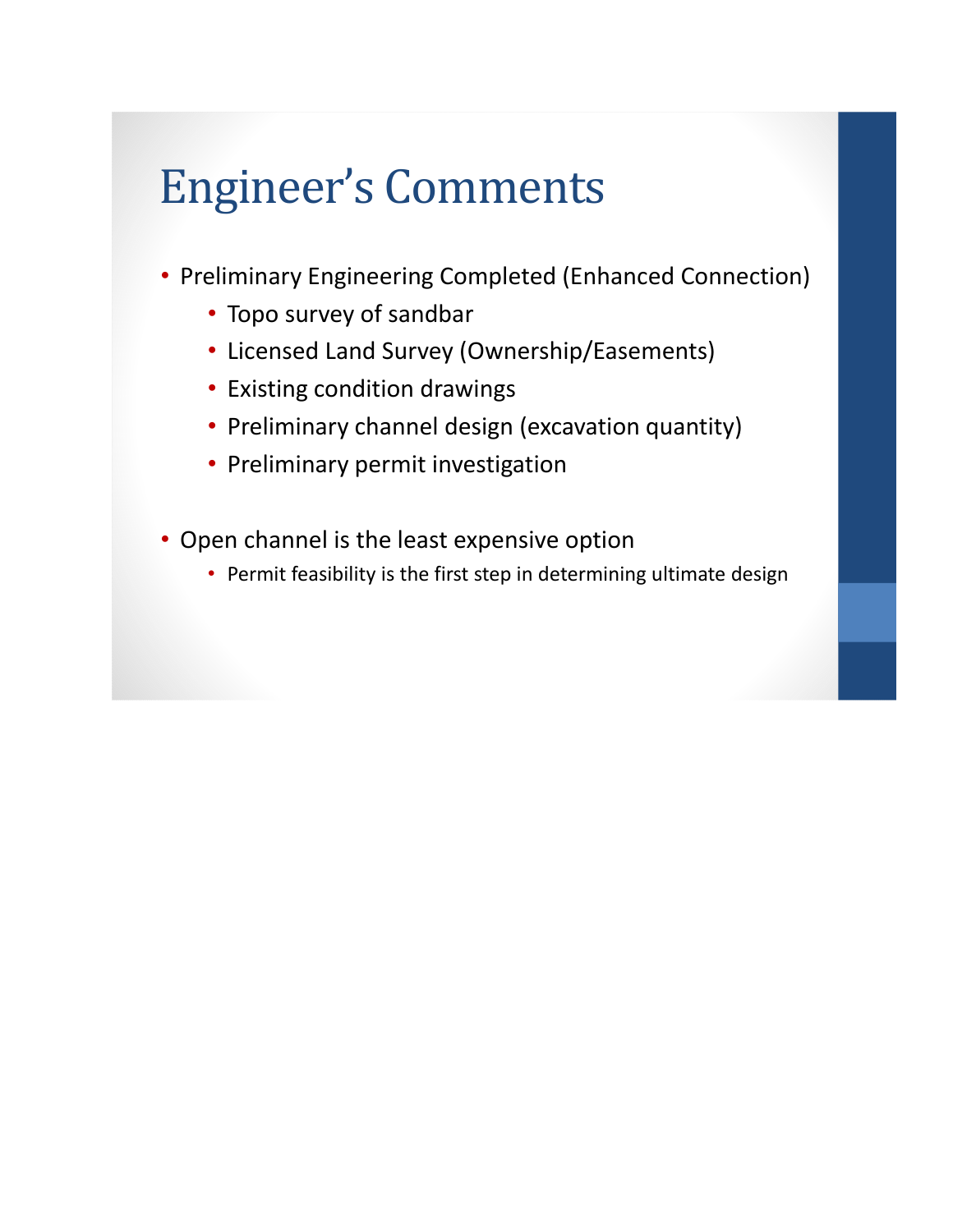## Motion to Amend Resolution

### Existing: (in the mailing)

Be it resolved that the Little McDonald, Kerbs & Paul Lakes Improvement District approves the construction of a *venting outlet/navigable channel* between Little McDonald & Kerbs Lakes contingent upon outside funding and that the Board is authorized to spend more than \$5,000 for plans and permits to have the project shovel-ready by the start of the MN Legislative session.

### *Revised:*

Be it resolved that the Little McDonald, Kerbs & Paul Lakes Improvement District approves the construction of a venting outlet/navigable channel *navigational channel* between Little McDonald & Kerbs Lakes contingent upon outside funding and that the Board is authorized to spend more than \$5,000 for plans and permits to have the project shovel-ready by the start of the MN Legislative session.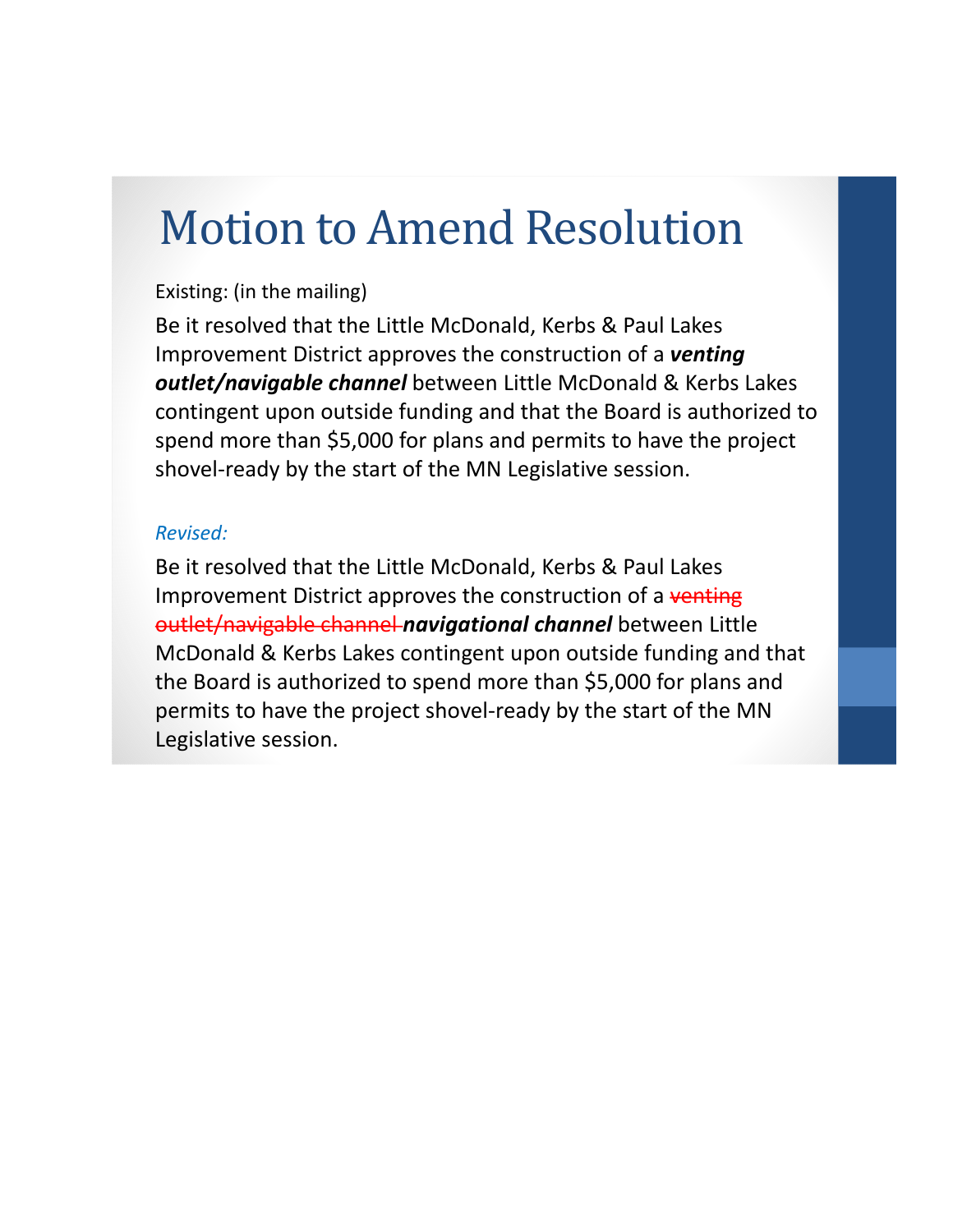### Resolutions

#### *Revised:*

Be it resolved that the Little McDonald, Kerbs & Paul Lakes Improvement District approves the construction of a *navigational channel* between Little McDonald & Kerbs Lakes contingent upon outside funding and that the Board is authorized to spend more than \$5,000 for plans and permits to have the project shovel-ready by the start of the MN Legislative session.

Be it further resolved that the Little McDonald, Kerbs, & Paul Lake Improvement District request an additional \$1.075 million to cover extra venting construction costs and \$300,000 to fund construction of the venting outlet/navigational channel for a total funding request of \$1.375 million from the state.